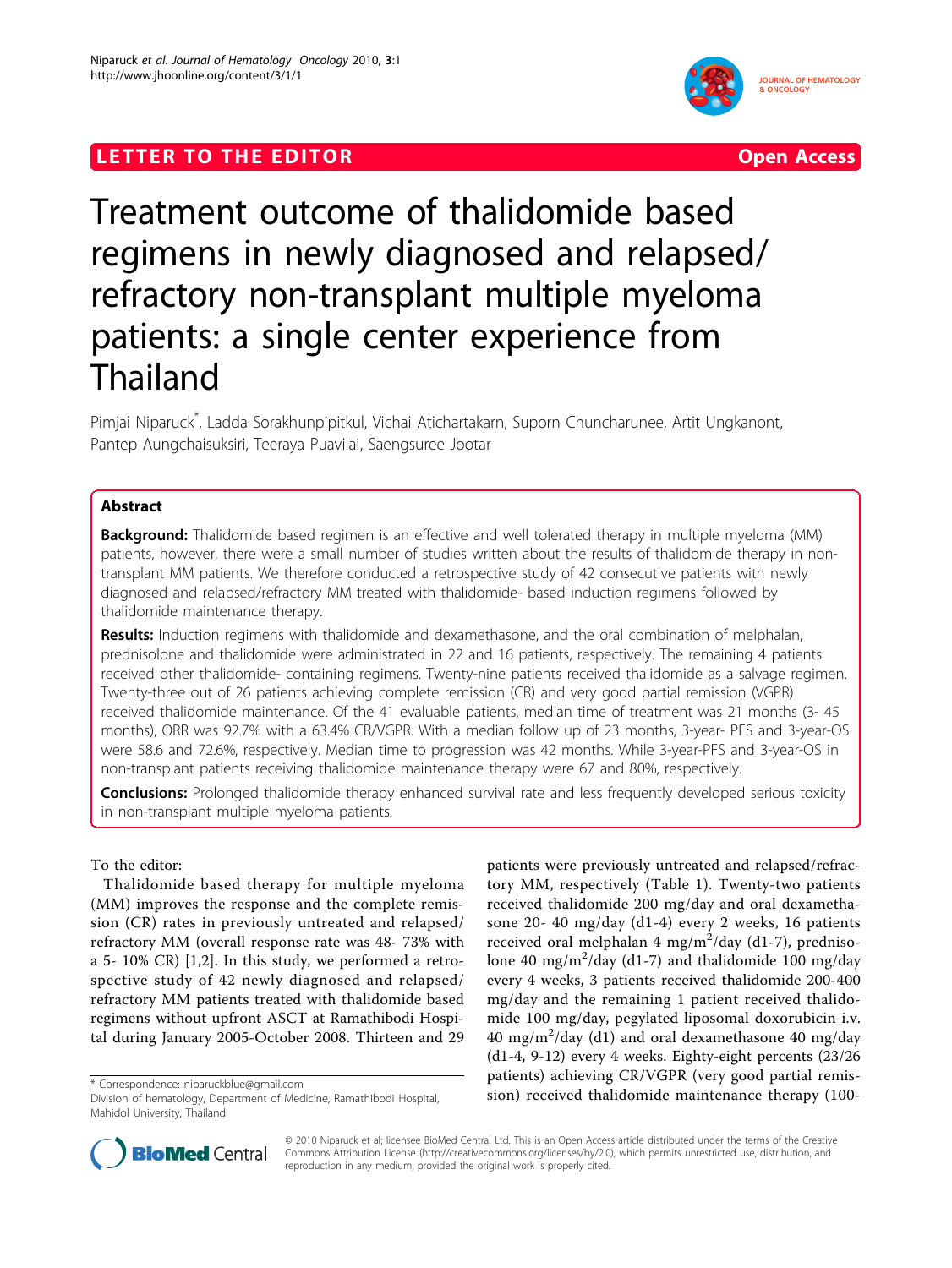<span id="page-1-0"></span>200 mg/day). Aspirin 65- 325 mg/day or warfarin 1.5 mg/day was given to all patients for deep vein thrombosis prophylaxis. Of the 41 evaluable patients, median treatment period was 21 months (3- 45 m). The ORR (overall response rate) was 92.7%, with a 63.4% CR/ VGPR. Median number of courses to achieve PR and CR/VGPR were 4 (range, 2-13) and 6 courses (range, 2- 16), respectively. There was no difference in ORR and CR between frontline and salvage therapy groups (92.3% vs 93%) and (39% vs 23%), respectively. The ORR and CR rate for those treated with thal/dex were slightly higher than those treated with MPT (95.2% vs 87.5% and 38% vs 25%). Median follow up was 23 months, 3year-OS and 3-year-PFS were 72.6 and 58.6%, respectively. Median TTP was 42 months, non- VGPR/CR patients had significant poorer PFS by multivariate analysis ( $p = 0.01$ ) and non-responders had significant shorter OS ( $p = 0.01$ ). In maintenance group, median treatment duration was 14 months (4-37 m). Threeyear-PFS and 3-year-OS were 67 and 80%, respectively. Toxicities were constipation (81%), neuropathy (67%), muscle weakness in the legs (5%), infection (7%) and thrombosis (5%). New agents for treatment of MM with no planned ASCT show the CR/VGPR rates of 50- 80% with a PFS of 2 years [\[3](#page-2-0)-[5\]](#page-2-0). The CR/VGPR rates in our patients were also high that might be associated with a

Table 1 Patients' characteristics and treatment outcomes of previously untreated and relapsed/refractory multiple myeloma

| <b>Characteristics</b>          | Total patients ( $N = 42$ ) | <b>ORR</b>                     |         | <b>CR/VGPR</b>     |         | <b>PFS</b> |                |         | <b>OS</b> |                |         |
|---------------------------------|-----------------------------|--------------------------------|---------|--------------------|---------|------------|----------------|---------|-----------|----------------|---------|
|                                 |                             | No. of<br><b>Patients</b><br>% | p-value | No. of<br>patients | p-value | <b>HR</b>  | 95% CI         | p-value | HR        | 95% CI         | p-value |
| Age (years),<br>median (range)  | $62,(36-75)$                |                                |         |                    |         |            |                |         |           |                |         |
| $\leq 60$                       | 17                          | 15(94)                         | 0.83    | 9(56.3)            | 0.45    | 2.95       | 0.98-8.81      | 0.05    | 0.81      | $0.09 - 7.27$  | 0.85    |
| >60                             | 25                          | 23(92)                         |         | 17(68)             |         |            |                |         |           |                |         |
| Sex                             |                             |                                |         |                    |         |            |                |         |           |                |         |
| Male                            | 21                          | 18(85.7)                       | 0.79    | 13(65)             | 0.91    | 0.77       | $0.25 - 2.38$  | 0.65    | 2.06      | 0.34-12.68     | 0.44    |
| Female                          | 21                          | 20(95.2)                       |         | 14(66.7)           |         |            |                |         |           |                |         |
| Prior treatment                 |                             |                                |         |                    |         |            |                |         |           |                |         |
| Yes                             | 29                          | 26(92.6)                       | 0.95    | 19(67.9)           | 0.69    | 3.68       | $0.91 - 10.28$ | 0.06    | 0.87      | $0.96 - 7.88$  | 0.9     |
| <b>No</b>                       | 13                          | 12(92.3)                       |         | 8(61.5)            |         |            |                |         |           |                |         |
| International<br>staging system |                             |                                |         |                    |         |            |                |         |           |                |         |
| $\parallel$ , $\parallel$       | 8, 18                       | 24(92.3)                       | 0.97    | 15(57.7)           | 0.93    | 6.30       | 0.73-54.01     | 0.09    | 2.22      | $0.20 - 24.57$ | 0.51    |
| $\parallel$                     | 13                          | 12(92.3)                       |         | 8(61.5)            |         |            |                |         |           |                |         |
| No data                         | $\overline{3}$              |                                |         |                    |         |            |                |         |           |                |         |
| M-protein subtype               |                             |                                |         |                    |         |            |                |         |           |                |         |
| IgG, IgA, IgM                   | 23, 8, 1                    | 27(87.1)                       | 0.32    | 19(61.3)           | 0.86    | 3.19       | 0.64-15.91     | 0.16    | 1.21      | $0.13 - 11.65$ | 0.87    |
| Kappa, Lamda                    | 3, 6                        | 9(100)                         |         | 6(66.7)            |         |            |                |         |           |                |         |
| Unknown type                    | 1                           |                                |         |                    |         |            |                |         |           |                |         |
| Serum creatinine<br>level       |                             |                                |         |                    |         |            |                |         |           |                |         |
| $< 2$ mg/dl                     | 34                          | 31(91.2)                       | 0.43    | 22(64.7)           | 0.57    | 0.74       | $0.08 - 6.72$  | 0.79    | 0.03      | 0.01-856.9     | 0.50    |
| $\geq 2$ mg/dl                  | 8                           | 7(100)                         |         | 4(57.2)            |         |            |                |         |           |                |         |
| Serum β2 M level,<br>$\mu q/ml$ |                             |                                |         |                    |         |            |                |         |           |                |         |
| $\leq 5$                        | 26                          | 24(92.3)                       | 0.53    | 17(65.4)           | 0.79    | 4.89       | 0.55-43.88     | 0.16    | 1.97      | $0.18 - 21.81$ | 0.58    |
| > 5                             | 13                          | 11(84.6)                       |         | 8(61.5)            |         |            |                |         |           |                |         |
| No data                         | 3                           |                                |         |                    |         |            |                |         |           |                |         |
| Response to<br>treatment        |                             |                                |         |                    |         |            |                |         |           |                |         |
| Yes                             | 38                          |                                |         |                    |         | 0.15       | $0.04 - 0.61$  | 0.01    | 0.03      | $0.01 - 0.35$  | 0.01    |
| <b>No</b>                       | $\overline{3}$              |                                |         |                    |         |            |                |         |           |                |         |
| CR/VGPR                         |                             |                                |         |                    |         |            |                |         |           |                |         |
| Yes                             | 26                          |                                |         |                    |         | 0.14       | $0.04 - 0.47$  | 0.01    | 0.21      | $0.03 - 1.48$  | 0.12    |
| No                              | 15                          |                                |         |                    |         |            |                |         |           |                |         |